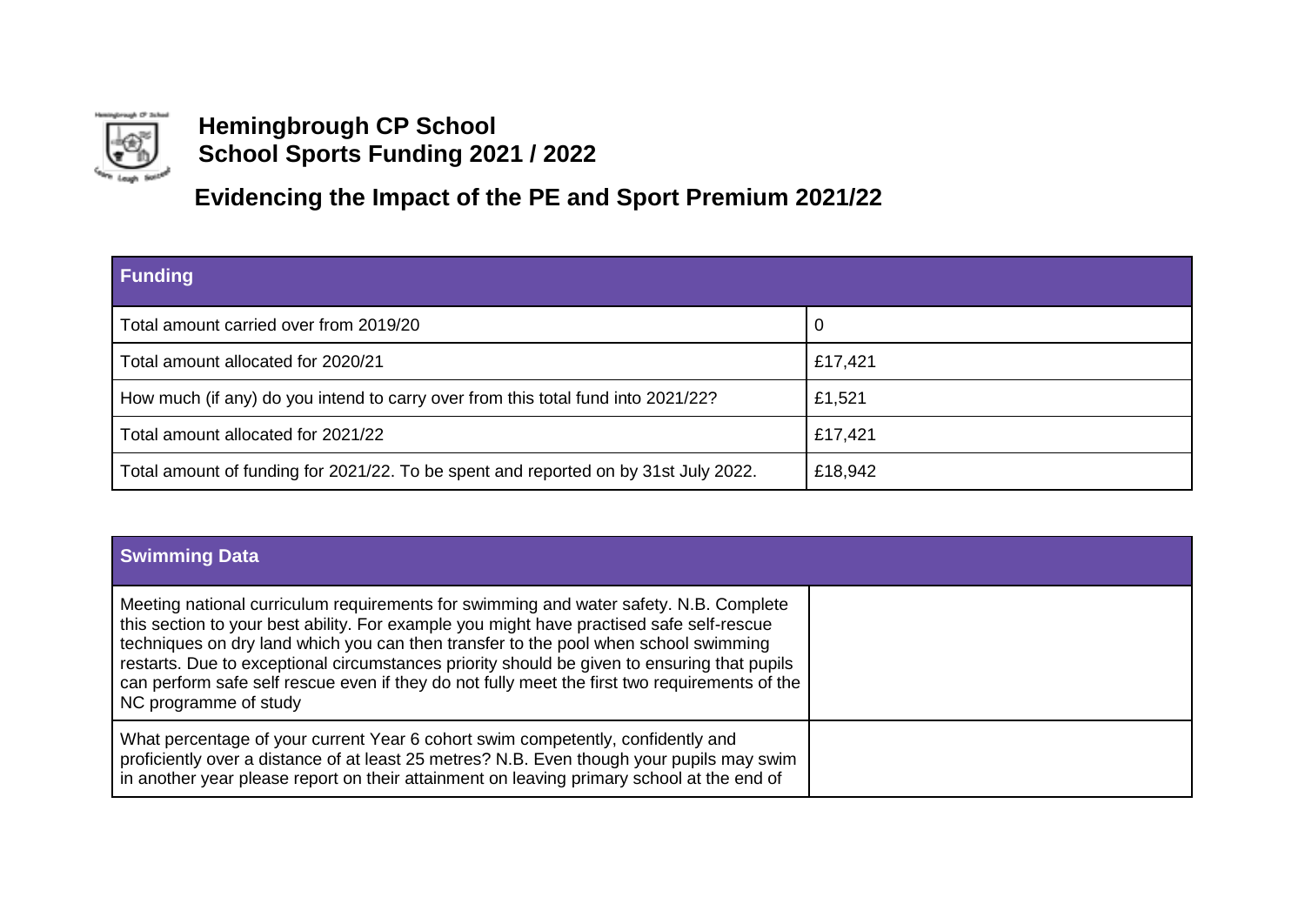| the summer term 2020. Please see note above                                                                                                                                                                                    |  |
|--------------------------------------------------------------------------------------------------------------------------------------------------------------------------------------------------------------------------------|--|
| What percentage of your current Year 6 cohort use a range of strokes effectively [for<br>example, front crawl, backstroke and breaststroke]? Please see note above                                                             |  |
| What percentage of your current Year 6 cohort perform safe self-rescue in different water-<br>based situations?                                                                                                                |  |
| Schools can choose to use the Primary PE and sport premium to provide additional<br>provision for swimming but this must be for activity over and above the national curriculum<br>requirements. Have you used it in this way? |  |

| <b>Action Plan and Budget Tracking</b> |                               |                      |
|----------------------------------------|-------------------------------|----------------------|
| <b>Academic Year: 2021/22</b>          | Total fund allocated: £17,421 | Date updated: Oct 21 |

| Key indicator 1: The engagement of all pupils in regular physical activity – Chief Medical Officers<br>guidelines recommend that primary school pupils undertake at least 30 minutes of physical activity a |                                                                     |                              |                                                                                                   | Percentage of total<br>allocation:          |
|-------------------------------------------------------------------------------------------------------------------------------------------------------------------------------------------------------------|---------------------------------------------------------------------|------------------------------|---------------------------------------------------------------------------------------------------|---------------------------------------------|
| day in school                                                                                                                                                                                               | 41%                                                                 |                              |                                                                                                   |                                             |
| Intent                                                                                                                                                                                                      | Implementation                                                      |                              | Impact                                                                                            |                                             |
| Your school focus should be<br>clear what you want the<br>pupils to know and be able to<br>do and about what they need<br>to learn and to consolidate<br>through practice:                                  | Make sure your actions to achieve are<br>linked to your intentions: | <b>Funding</b><br>allocated: | Evidence of impact: what do<br>pupils now know and what can<br>they now do? What has<br>changed?: | Sustainability and suggested<br>next steps: |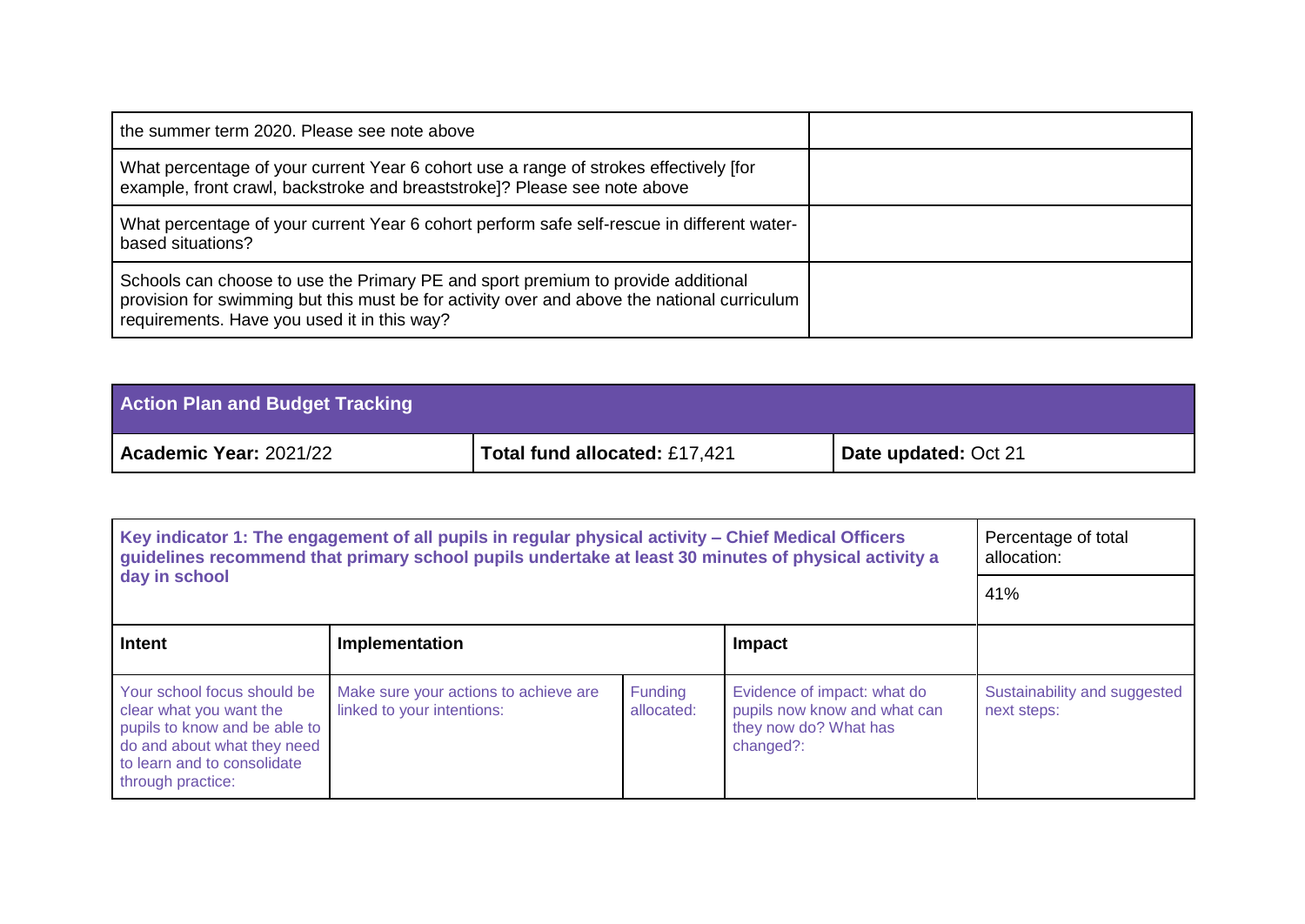| <i>*To continue to improve</i><br>levels of activity in relation<br>to the Active 30/30<br>agenda, ensuring physical<br>activity and well-being is<br>embedded within the<br>practices of all staff.<br>Particularly focussing on<br>Playtime and Lunchtime.<br>court. | • All pupils have 2 sessions of<br>quality PE each week.<br>• A range of clubs to be available to<br>engage pupils with differing needs.<br>• Each class timetables regular<br>physical activities in addition to PE<br>sessions, in and out of the<br>classroom, increasing activity levels.<br>• The running track and traversing<br>wall is used at playtimes and<br>lunchtimes, and all pupils can<br>access this.<br>Purchase of an extension to the<br>traversing wall and a multi function<br>goal unit for the end of the netball<br>• Pupils make good use of<br>equipment boxes at break<br>times/lunchtimes.<br>Provide CPD and ideas for play for<br>lunchtime staff.<br>• Pupils have timetabled outdoor<br>learning with their class teacher. | £7,000 |  | Resources purchased are<br>of high quality and should<br>be fit for purpose for some<br>time, however some<br>equipment and resources<br>will require replacing.<br>· School will re-establish<br>the offer of a broad range<br>of clubs through teachers<br>volunteering<br>• Teachers will continue to<br>ensure there are<br>timetabled opportunities<br>each day for pupils to be<br>active outside of PE<br>sessions.<br>• The PE leader will<br>Monitor the above and<br>provide CPD for staff<br>highlighted in the staff<br>survey.<br>· School will remain<br>committed to continued<br>CPD and providing a<br>range of high quality<br>sports equipment.<br>• Extend the traversing<br>wall (Not completed last<br>year due to school<br>closure) and erect a goal<br>unit in the KS2<br>playground.<br>*Re-establish regular<br>swimming sessions for a |
|------------------------------------------------------------------------------------------------------------------------------------------------------------------------------------------------------------------------------------------------------------------------|-------------------------------------------------------------------------------------------------------------------------------------------------------------------------------------------------------------------------------------------------------------------------------------------------------------------------------------------------------------------------------------------------------------------------------------------------------------------------------------------------------------------------------------------------------------------------------------------------------------------------------------------------------------------------------------------------------------------------------------------------------------|--------|--|--------------------------------------------------------------------------------------------------------------------------------------------------------------------------------------------------------------------------------------------------------------------------------------------------------------------------------------------------------------------------------------------------------------------------------------------------------------------------------------------------------------------------------------------------------------------------------------------------------------------------------------------------------------------------------------------------------------------------------------------------------------------------------------------------------------------------------------------------------------------|
|------------------------------------------------------------------------------------------------------------------------------------------------------------------------------------------------------------------------------------------------------------------------|-------------------------------------------------------------------------------------------------------------------------------------------------------------------------------------------------------------------------------------------------------------------------------------------------------------------------------------------------------------------------------------------------------------------------------------------------------------------------------------------------------------------------------------------------------------------------------------------------------------------------------------------------------------------------------------------------------------------------------------------------------------|--------|--|--------------------------------------------------------------------------------------------------------------------------------------------------------------------------------------------------------------------------------------------------------------------------------------------------------------------------------------------------------------------------------------------------------------------------------------------------------------------------------------------------------------------------------------------------------------------------------------------------------------------------------------------------------------------------------------------------------------------------------------------------------------------------------------------------------------------------------------------------------------------|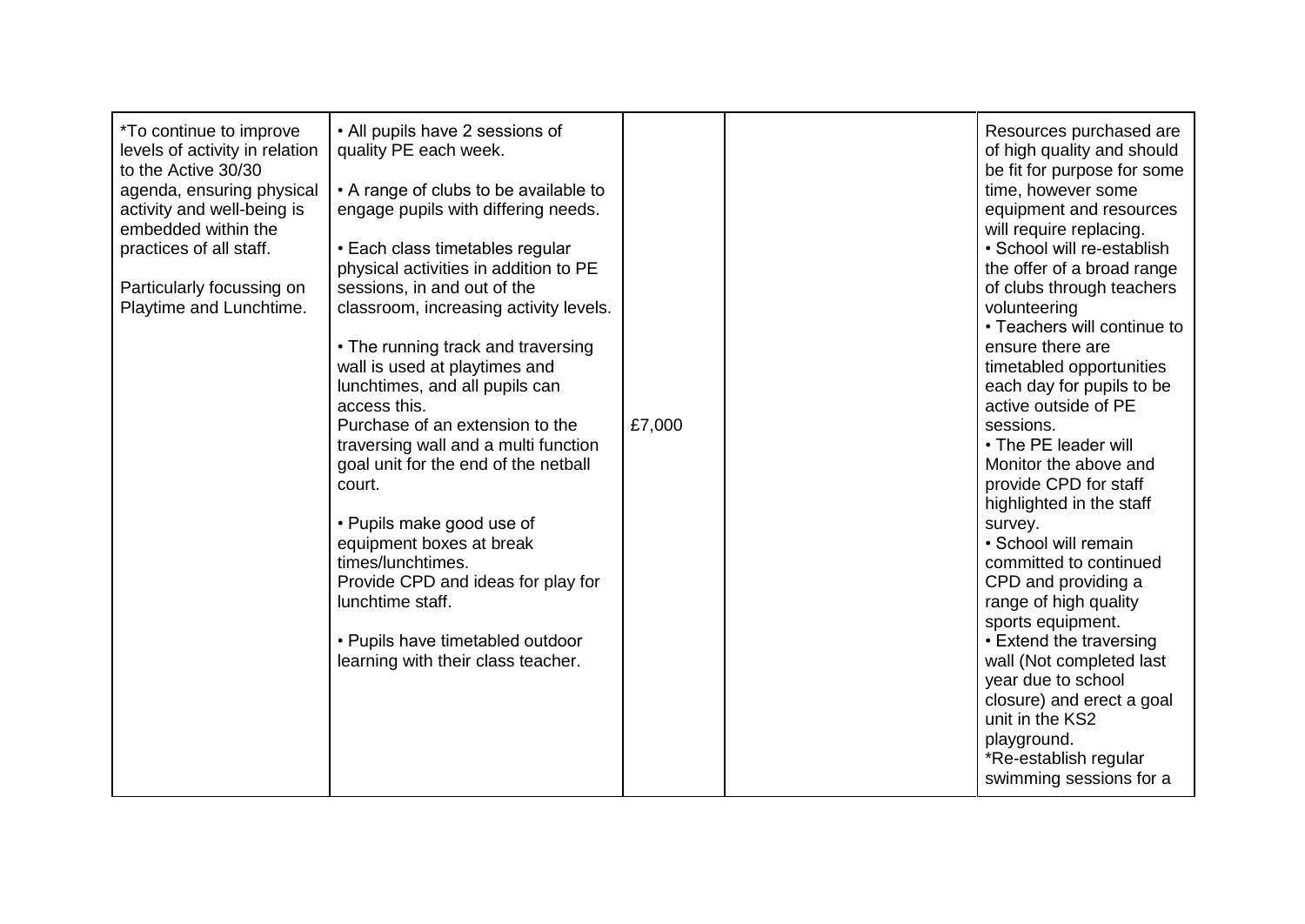| ARE in swimming. |
|------------------|
|------------------|

| Key indicator 2: The profile of PESSPA being raised across the school as a tool for whole school<br><b>improvement</b>                                                                                                                                                           |                                                                                                                                                                                                                                                                                                                    |                              |                                                                                                | Percentage of total<br>allocation:                                                                                                                                                                                                                                                                                                                       |
|----------------------------------------------------------------------------------------------------------------------------------------------------------------------------------------------------------------------------------------------------------------------------------|--------------------------------------------------------------------------------------------------------------------------------------------------------------------------------------------------------------------------------------------------------------------------------------------------------------------|------------------------------|------------------------------------------------------------------------------------------------|----------------------------------------------------------------------------------------------------------------------------------------------------------------------------------------------------------------------------------------------------------------------------------------------------------------------------------------------------------|
|                                                                                                                                                                                                                                                                                  | 9%                                                                                                                                                                                                                                                                                                                 |                              |                                                                                                |                                                                                                                                                                                                                                                                                                                                                          |
| <b>Intent</b>                                                                                                                                                                                                                                                                    | Implementation                                                                                                                                                                                                                                                                                                     |                              | Impact                                                                                         |                                                                                                                                                                                                                                                                                                                                                          |
| Your school focus should be<br>clear what you want the<br>pupils to know and be able to<br>do and about what they need<br>to learn and to consolidate<br>through practice:                                                                                                       | Make sure your actions to achieve are<br>linked to your intentions:                                                                                                                                                                                                                                                | <b>Funding</b><br>allocated: | Evidence of impact: what do pupils<br>now know and what can they now<br>do? What has changed?: | Sustainability and suggested<br>next steps:                                                                                                                                                                                                                                                                                                              |
| *Continue to work<br>collaboratively with the<br>cluster partnership to<br>support and develop sport<br>and healthy lifestyles in<br>the community.<br>*intra-school sporting<br>events planned<br>throughout the year<br>*use PE to enhance the<br>whole school initiative of a | *Subject leader to attend regular<br>meetings with other Subject leaders<br>within the cluster to discuss<br>initiatives and competitions.<br>*House PE Day, Sports day and<br>Olympic Day planned and<br>timetabled.<br>*National Fitness Day marked with<br>activity for playtime/home - 1 minute<br>challenges. |                              |                                                                                                | *Staff are confident and<br>will continue to deliver<br>high quality PE sessions,<br>as well as additional<br>activities.<br>*Continue to use PE and<br>Sport Funding to ensure<br>staff receive training and<br>CPD with reference to the<br>updated Long Term Plan.<br>*PE Leader to continue to<br>monitor activity across<br>school in line with the |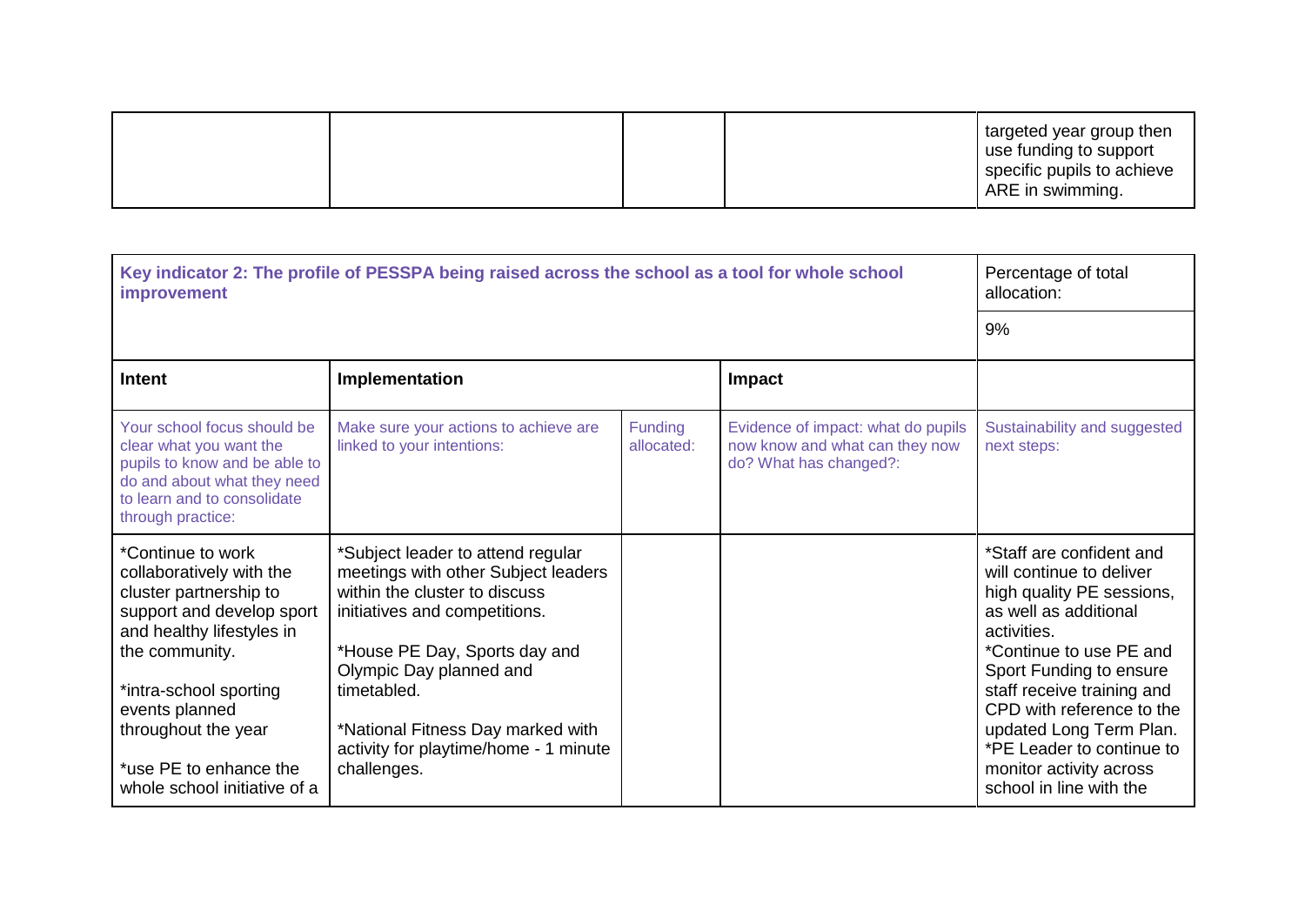| *staff to use Getset4PE wellbeing<br>relational approach to<br>behaviour and THRIVE.<br>resources and yoga added to the<br>PE Long Term Plan<br>*Purchase of Getset4PE and<br>Cosmic Yoga | £550<br>£50 | 30:30 initiative.<br>*School is committed to<br>continuous delivery of<br>high quality, regular<br>physical activity. |
|-------------------------------------------------------------------------------------------------------------------------------------------------------------------------------------------|-------------|-----------------------------------------------------------------------------------------------------------------------|
|-------------------------------------------------------------------------------------------------------------------------------------------------------------------------------------------|-------------|-----------------------------------------------------------------------------------------------------------------------|

| Key indicator 3: Increased confidence, knowledge and skills of all staff in teaching PE and sport                                                                          |                                                                                                                                                                                                                                  |                       |                                                                                                | Percentage of total<br>allocation:                                                                                                                                                                                   |  |
|----------------------------------------------------------------------------------------------------------------------------------------------------------------------------|----------------------------------------------------------------------------------------------------------------------------------------------------------------------------------------------------------------------------------|-----------------------|------------------------------------------------------------------------------------------------|----------------------------------------------------------------------------------------------------------------------------------------------------------------------------------------------------------------------|--|
|                                                                                                                                                                            |                                                                                                                                                                                                                                  |                       |                                                                                                | 18%                                                                                                                                                                                                                  |  |
| Intent                                                                                                                                                                     | <b>Impact</b><br>Implementation                                                                                                                                                                                                  |                       |                                                                                                |                                                                                                                                                                                                                      |  |
| Your school focus should be<br>clear what you want the<br>pupils to know and be able to<br>do and about what they need<br>to learn and to consolidate<br>through practice: | Make sure your actions to achieve are<br>linked to your intentions:                                                                                                                                                              | Funding<br>allocated: | Evidence of impact: what do pupils<br>now know and what can they now<br>do? What has changed?: | Sustainability and suggested<br>next steps:                                                                                                                                                                          |  |
| *Improve consistently in<br>assessment, increasing<br>the % children at ARE and<br>ELG<br>*Continue to incorporate<br>active outdoor learning<br>activities into school    | *Use of the assessment resources<br>available from the online GetSet4PE<br>resource purchased to improve<br>consistency and accuracy of<br>assessment.<br>*Use a specialist PE Teacher to<br>team teach and provide CPD to staff | £2,000                |                                                                                                | Through continued<br>support, staff are able to<br>deliver PE/Sport<br>effectively both within and<br>outside the PE curriculum.<br>• Continue to offer support<br>to staff through team<br>teaching with specialist |  |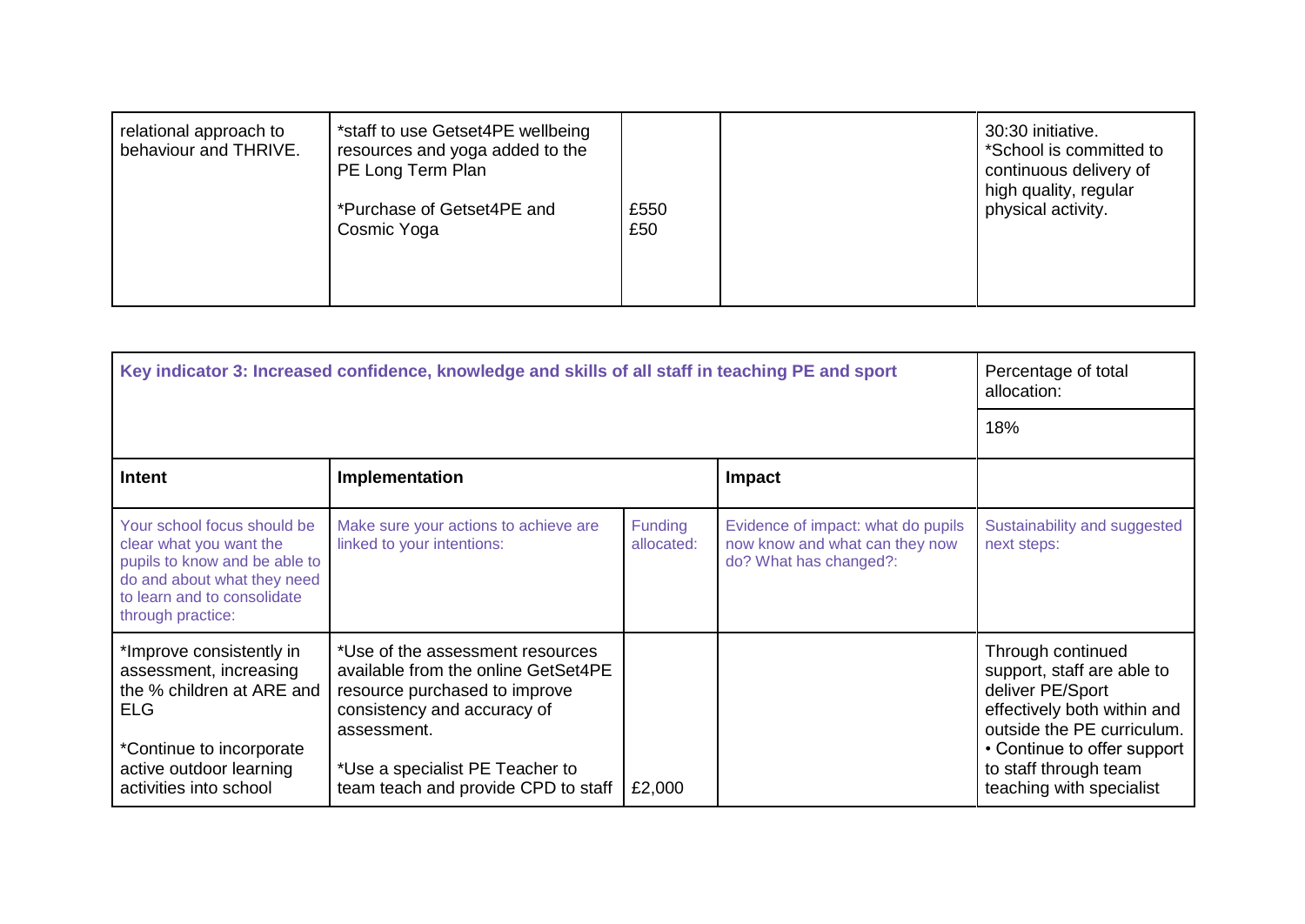| curriculum each week<br>*to increase confidence,<br>skills and understanding<br>of staff in the delivery of<br>PE.                         | during curriculum time and at staff<br>meetings.<br>*CPD in yoga to up skill staff and<br>link to the relational approach to<br>behaviour.                                                                                                                       | £1,000 | coaches and CPD.<br>• Subject Leader to<br>continue to monitor the<br>teaching and learning of<br>PE, ensuring consistency<br>in assessment. |
|--------------------------------------------------------------------------------------------------------------------------------------------|------------------------------------------------------------------------------------------------------------------------------------------------------------------------------------------------------------------------------------------------------------------|--------|----------------------------------------------------------------------------------------------------------------------------------------------|
| *Provide appropriate CPD.<br>*Make contact with the<br>local High School to<br>establish curriculum<br>progression across the<br>keystages | *ensure outdoor learning is<br>timetabled and undertaken for every<br>class.<br>*teachers to follow planning from<br>Getset4PE to ensure progression.<br>*Make contact with the local High<br>School to establish curriculum<br>progression across the keystages |        |                                                                                                                                              |

| Key indicator 4: Broader experience of a range of sports and activities offered to all pupils                                                                              |                                                                     |                       |                                                                                                | Percentage of total<br>allocation:          |
|----------------------------------------------------------------------------------------------------------------------------------------------------------------------------|---------------------------------------------------------------------|-----------------------|------------------------------------------------------------------------------------------------|---------------------------------------------|
|                                                                                                                                                                            |                                                                     |                       |                                                                                                | 12%                                         |
| Intent                                                                                                                                                                     | Implementation<br>Impact                                            |                       |                                                                                                |                                             |
| Your school focus should be<br>clear what you want the<br>pupils to know and be able to<br>do and about what they need<br>to learn and to consolidate<br>through practice: | Make sure your actions to achieve are<br>linked to your intentions: | Funding<br>allocated: | Evidence of impact: what do pupils<br>now know and what can they now<br>do? What has changed?: | Sustainability and suggested<br>next steps: |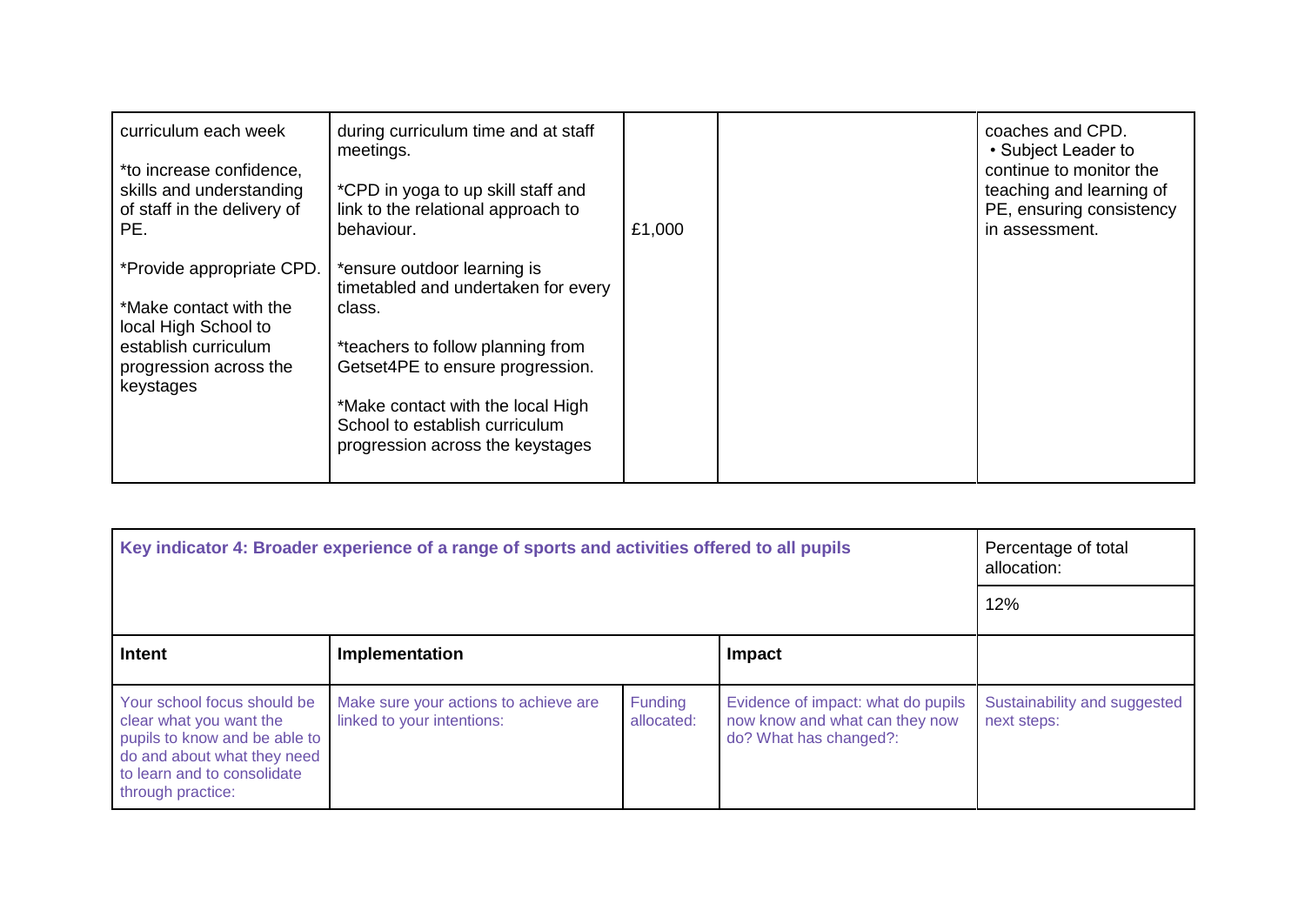| *Provide resources /<br>equipment to support the<br>development of physical<br>activity.<br>*Incorporate active<br>outdoor learning activities<br>into school curriculum<br>each week<br>*provide a specialist day<br>to be arranged for the<br>whole school to try<br>something new and<br>different, eg. martial arts | *Continue to provide playground<br>equipment<br>*School continues to provide a<br>range of resources/equipment<br>including traditional and non-<br>traditional sports (archery, boccia,<br>new age Kurling). This equipment is<br>used regularly.<br>• Staff make use of ICT based<br>activities such as 'Supermovers' and<br>'Gonoodle', these are also cross-<br>curricular. | £800   | • Staff and Sporting Start<br>will continue to deliver a<br>range of opportunities<br>within and outside school.<br>• Continue to maintain and<br>refresh equipment.<br>• Buy in a Coach for a day<br>from a different sport not<br>previously offered (TBC).<br>To be offered across the<br>whole school. |
|-------------------------------------------------------------------------------------------------------------------------------------------------------------------------------------------------------------------------------------------------------------------------------------------------------------------------|---------------------------------------------------------------------------------------------------------------------------------------------------------------------------------------------------------------------------------------------------------------------------------------------------------------------------------------------------------------------------------|--------|------------------------------------------------------------------------------------------------------------------------------------------------------------------------------------------------------------------------------------------------------------------------------------------------------------|
| *Ensure pupils attend<br>swimming lessons,<br>reaching the expected<br>standard by the end of<br><b>KS1.</b><br>*Use funding in the<br><b>Summer term to support</b><br>pupils in Y6 to achieve<br>the expected standard.                                                                                               | <i>*Cross curricular Outdoor learning is</i><br>timetabled by each class.<br>*purchase and organise a specialist<br>day for the whole school.                                                                                                                                                                                                                                   | £1,200 |                                                                                                                                                                                                                                                                                                            |

| Key indicator 5: Increased participation in competitive sport |                |               | Percentage of total<br>allocation: |
|---------------------------------------------------------------|----------------|---------------|------------------------------------|
|                                                               |                |               | 20%                                |
| Intent                                                        | Implementation | <b>Impact</b> |                                    |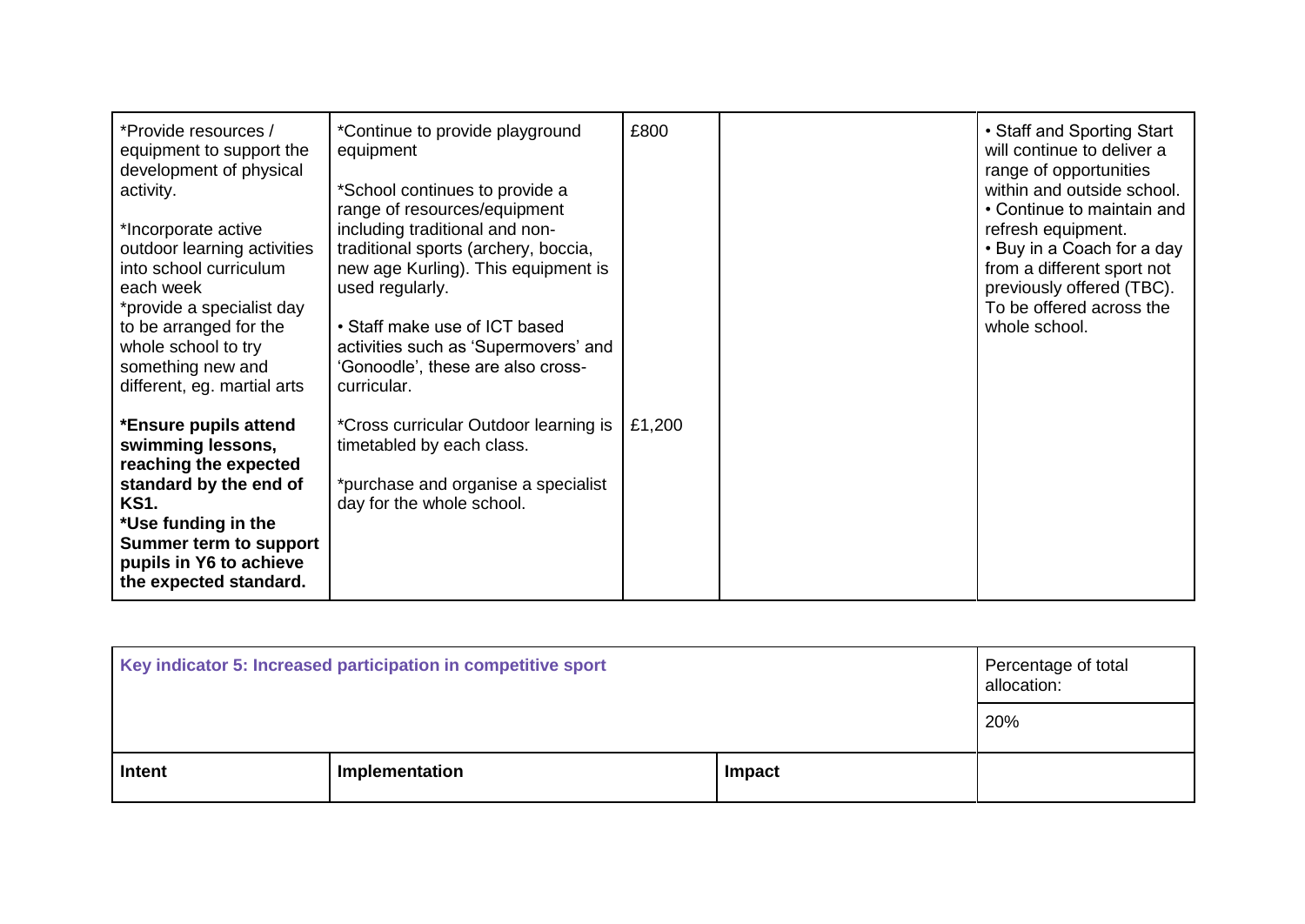| Your school focus should be<br>clear what you want the<br>pupils to know and be able to<br>do and about what they need<br>to learn and to consolidate<br>through practice: | Make sure your actions to achieve are<br>linked to your intentions:                                                                                                                              | <b>Funding</b><br>allocated: | Evidence of impact: what do pupils<br>now know and what can they now<br>do? What has changed?: | Sustainability and suggested<br>next steps:                                                                                                                     |
|----------------------------------------------------------------------------------------------------------------------------------------------------------------------------|--------------------------------------------------------------------------------------------------------------------------------------------------------------------------------------------------|------------------------------|------------------------------------------------------------------------------------------------|-----------------------------------------------------------------------------------------------------------------------------------------------------------------|
| *Continue to provide<br>access and opportunities<br>for all children to<br>participate in a range of<br>after school PE/Sporting<br>activities during the school<br>year.  | *intra-school events to be timetabled<br>and planned, such as the House PE<br>Day, Sports Day and the Fun Run.<br>*attend events organised by the<br><b>Cluster Manager</b><br>(transport costs) | £1,000                       |                                                                                                | *Continue to work in<br>partnership with cluster<br>schools.<br>*Continue to fund<br>transport and staffing in<br>order that pupils can<br>attend competitions. |
| *Continue House Days<br>and School Sports Day to<br>highlight and encourage<br>sports within our<br>curriculum.                                                            | *Employ a Cluster Manager<br>*Supply for staffing of events/PE lead                                                                                                                              | £1,500<br>£1,000             |                                                                                                |                                                                                                                                                                 |
| *Take part in sports<br>events and competitions<br>organised by a Cluster<br>Manager with other<br>schools in the area                                                     | management role                                                                                                                                                                                  |                              |                                                                                                |                                                                                                                                                                 |

| <b>Signed off by:</b> |                          |
|-----------------------|--------------------------|
| Headteacher           | S Chappell               |
| Date                  | July 2021 (plus updates) |